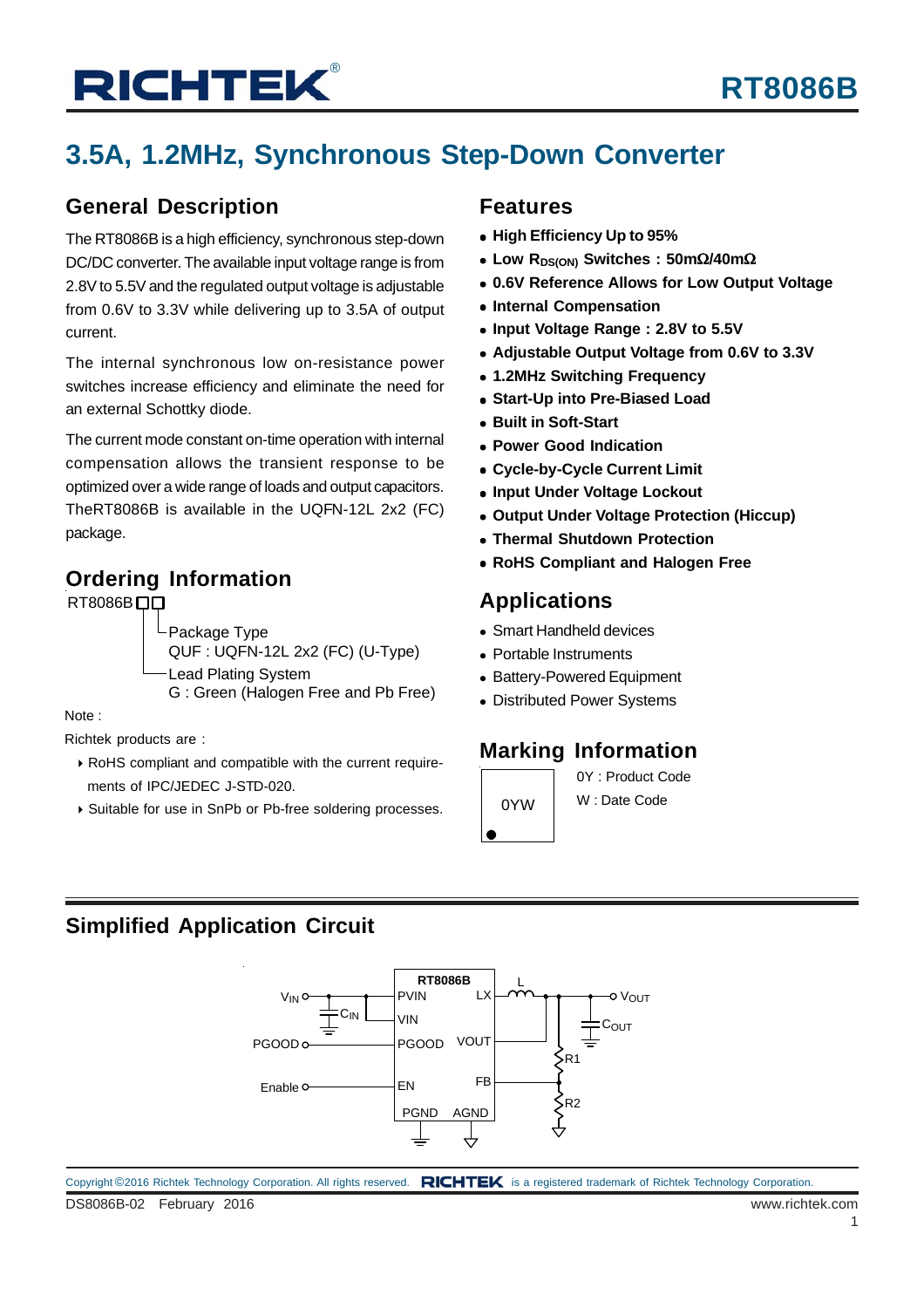## **Pin Configurations**



**Functional Pin Description**

| Pin No.<br><b>Pin Name</b> |              | <b>Pin Function</b>                                                                                                                                                                                         |  |  |
|----------------------------|--------------|-------------------------------------------------------------------------------------------------------------------------------------------------------------------------------------------------------------|--|--|
| 1                          | <b>PVIN</b>  | Power Input. The available input voltage range is from 2.8V to 5.5V. A 10 $\mu$ F or<br>larger input capacitor is needed to reduce voltage spikes at the input.                                             |  |  |
| 2, 11                      | LX.          | Switch Node. Output of the internal high side and low side MOSFETs.                                                                                                                                         |  |  |
| 3, 12                      | <b>PGND</b>  | Power Ground.                                                                                                                                                                                               |  |  |
| 4                          | <b>AGND</b>  | Analog Ground.                                                                                                                                                                                              |  |  |
| 5                          | NC.          | No Internal Connection.                                                                                                                                                                                     |  |  |
| 6                          | <b>VOUT</b>  | Sense Input Pin for Output Voltage.                                                                                                                                                                         |  |  |
| 7                          | FB.          | Feedback Input. This pin used to set the output voltage of the converter to<br>regulate to the desired value via an external resistive divider. The feedback<br>reference voltage is 0.6V typically.        |  |  |
| 8                          | EN           | Enable Control Input. A logic-high $(1.2V < EN < 5.5V)$ enables the converter; a<br>logic-low forces the IC into shutdown mode.                                                                             |  |  |
| 9                          | <b>PGOOD</b> | Power Good Indicator. The output of this pin is an open drain with internal pull-up<br>resister to VIN. The output of this pin is pulled to high when the FB voltage is<br>within 10%; otherwise it is Low. |  |  |
| 10                         | <b>VIN</b>   | Supply Voltage for Internal Control Circuit. It is connected to PVIN inside the chip.                                                                                                                       |  |  |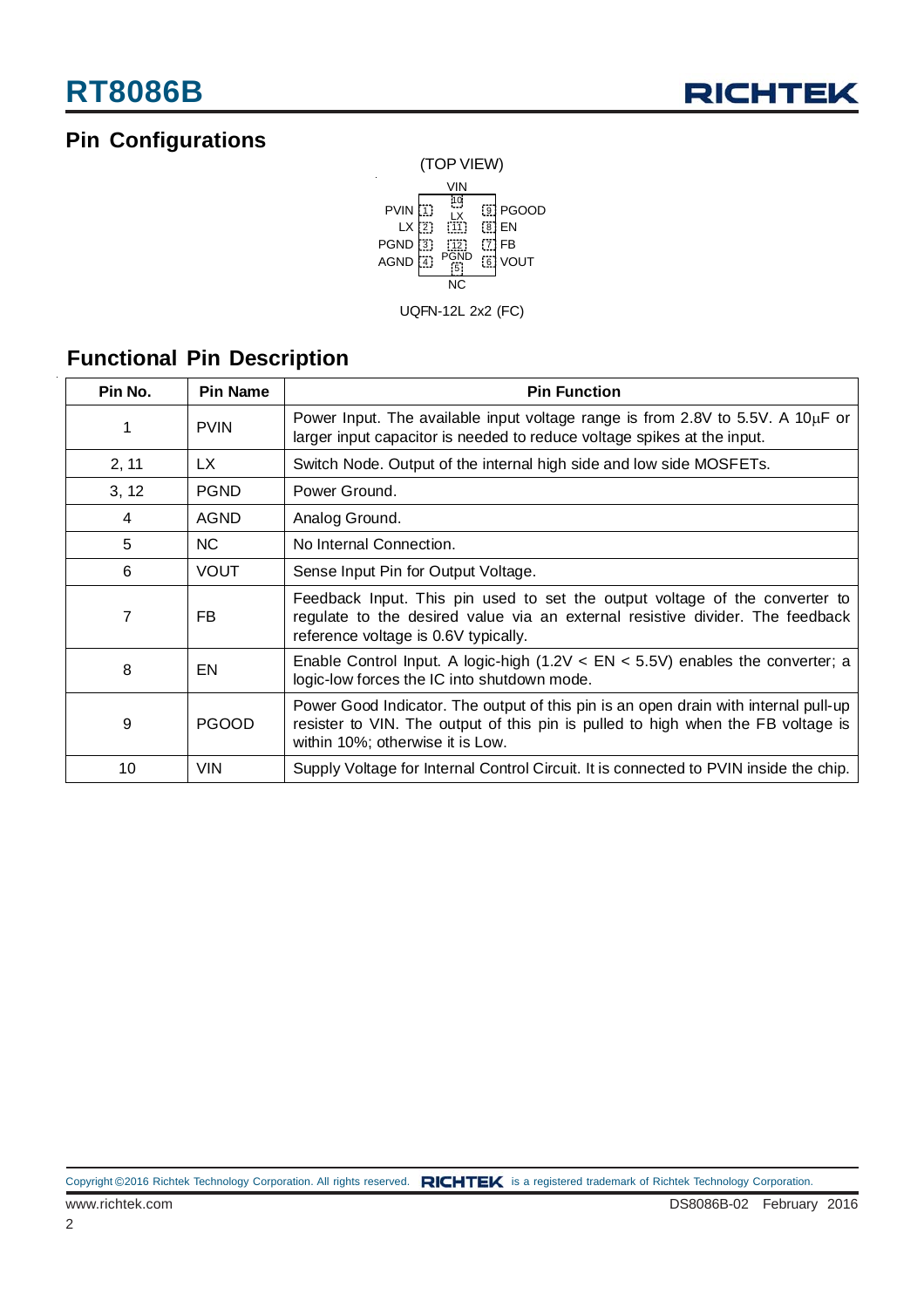## **Function Block Diagram**



### **Operation**

The RT8086B is a synchronous low voltage step-down converter that can support the input voltage range from 2.8V to 5.5V and the output current can be up to 3.5A. The RT8086B uses a constant on-time, current mode architecture. In normal operation, the high side P-MOSFET is turned on when the switch controller is set by the comparator and is turned off when the Ton comparator resets the switch controller.

Low side MOSFET peak current is measured by internal RSENSE. The error amplifier EA adjusts COMP voltage by comparing the feedback signal  $(V_{FB})$  from the output voltage with the internal 0.6V reference. When the load current increases, it causes a drop in the feedback voltage relative to the reference, then the COMP voltage rises to allow higher inductor current to match the load current.

### **UV Comparator**

If the feedback voltage  $(V_{FB})$  is lower than threshold voltage 0.2V, the UV comparator's output will go high and the switch controller will turn off the high side MOSFET. The output under voltage protection is designed to operate in Hiccup mode.

#### **PGOOD Comparator**

When the feedback voltage  $(V_{FB})$  is higher than threshold voltage 0.54V and under 0.66V, the PGOOD open drain output will be high impedance.

### **Enable Comparator**

A logic-high enables the converter; a logic-low forces the IC into shutdown mode. There is an internal pull down 1MΩ resistor at EN pin.

### **Soft-Start (SS)**

An internal current source charges an internal capacitor to build the soft-start ramp voltage. The  $V_{FB}$  voltage will track the internal ramp voltage during soft-start interval. The typical soft-start time is 2ms.

### **Over Current Protection (OCP)**

The RT8086B provides over current protection by detecting low side MOSFET valley inductor current. If the sensed valley inductor current is over the current limit threshold (4.5A min.), the OCP will be triggered. When OCP is tripped, the RT8086B will keep the over current threshold level until the over current condition is removed.

#### **Thermal Shutdown (OTP)**

The device implements an internal thermal shutdown function when the junction temperature exceeds 140°C. The thermal shutdown forces the device to stop switching when the junction temperature exceeds the thermal shutdown threshold. Once the die temperature decreases below the hysteresis of 20°C, the device reinstates the power up sequence.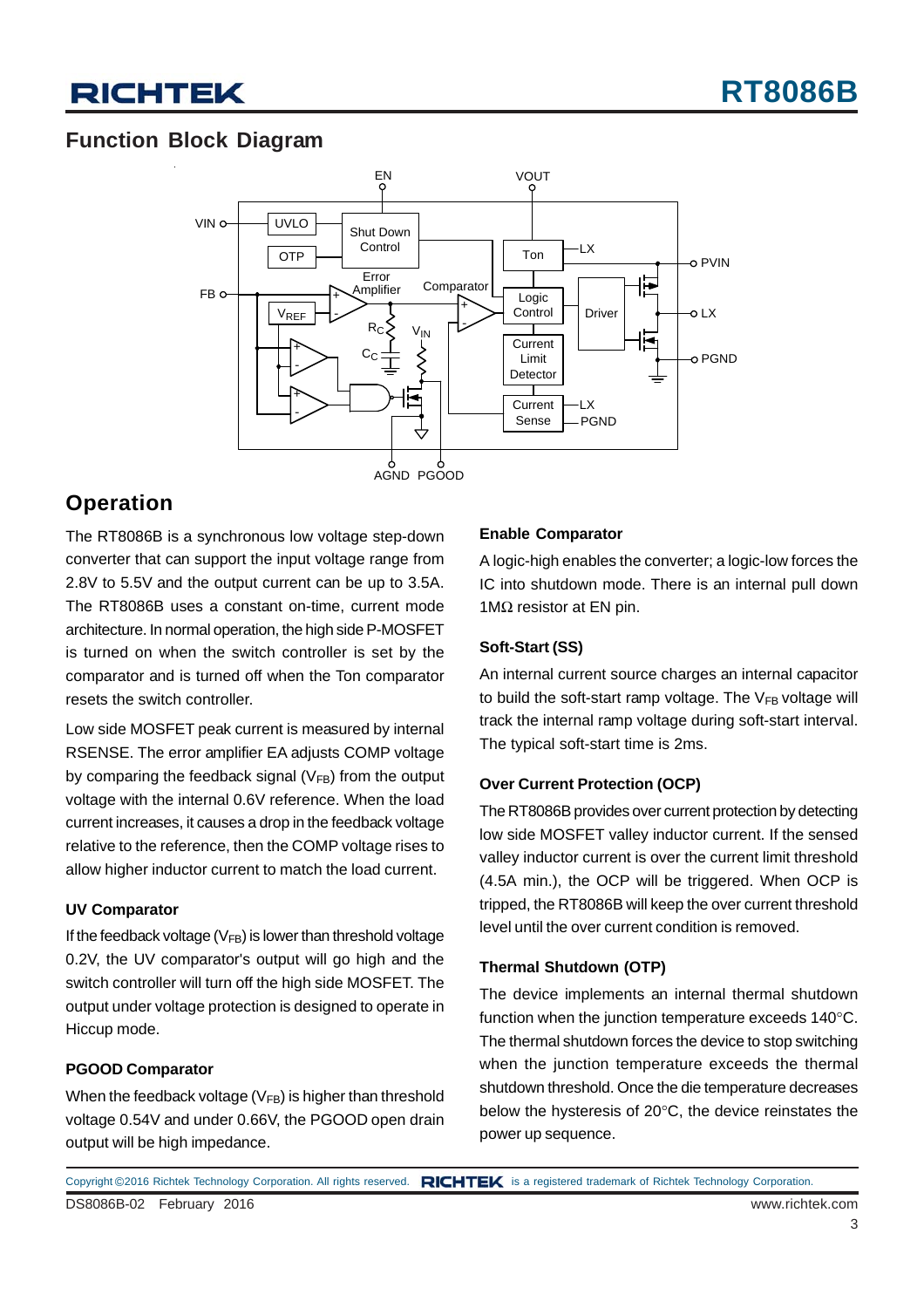

## **Absolute Maximum Ratings** (Note 1)

| • Power Dissipation, $P_D @ T_A = 25^{\circ}C$ |  |
|------------------------------------------------|--|
|                                                |  |
| • Package Thermal Resistance (Note 2)          |  |
|                                                |  |
|                                                |  |
|                                                |  |
|                                                |  |
|                                                |  |
| • ESD Susceptibility (Note 3)                  |  |
|                                                |  |

### **Recommended Operating Conditions** (Note 4)

## **Electrical Characteristics**

( $V_{IN}$  = 3.3V,  $T_A$  = 25°C, unless otherwise specified)

| <b>Parameter</b>               |            | Symbol            | <b>Test Conditions</b>                                     | Min                      | <b>Typ</b> | <b>Max</b> | Unit          |  |
|--------------------------------|------------|-------------------|------------------------------------------------------------|--------------------------|------------|------------|---------------|--|
| Input Voltage                  |            | <b>PVIN</b>       |                                                            | 2.8                      | $- -$      | 5.5        | V             |  |
| Feedback Reference Voltage     |            | VREF              |                                                            | 0.588                    | 0.6        | 0.612      | V             |  |
| Feedback Leakage Current       |            | <b>IFB</b>        | $V_{FB} = 3.3V$                                            | --                       | $-$        | 1          | μA            |  |
| Quiescent Current              |            |                   | Close loop, no load current                                | $- -$                    | 60         | $-$        |               |  |
| <b>Shutdown Current</b>        |            |                   | Shutdown                                                   | $-$                      | --         | 1          | μA            |  |
| Output Voltage Line Regulation |            |                   | $V_{IN} = 2.8V$ to 5.5V                                    | $-$                      | 0.1        | $- -$      | %N            |  |
| Output Voltage Load Regulation |            |                   | $V_{IN}$ = 5V, $V_{OUT}$ = 3.3V, $I_{OUT}$ = 0A to<br>3.5A | $-$                      | 0.4        | --         | $\frac{0}{0}$ |  |
| <b>Switching Frequency</b>     |            |                   | $V_{IN}$ = 5V, $V_{OUT}$ = 1.2V                            | $-$                      | 1.2        | --         | <b>MHz</b>    |  |
| Switch                         | High-Side  | R <sub>PMOS</sub> | $I_{LX} = 0.3A$ , $V_{IN} = 5V$                            | $-$                      | 50         | --         |               |  |
| On-Resistance                  | Low-Side   | RNMOS             | $I_{LX} = 0.3A$ , $V_{IN} = 5V$                            | --                       | 40         | --         | $m\Omega$     |  |
| <b>Current Limit</b>           |            | <b>ILIM</b>       | Valley current                                             | 4.5                      |            | --         | A             |  |
| Min. Off-Time                  |            | $t_{\text{OFF}}$  |                                                            | $-$                      | 100        | --         | ns            |  |
| Under Voltage Lockout          |            |                   | $V_{IN}$ Rising                                            | $-$                      | 2.5        | --         | $\vee$        |  |
| Threshold                      |            |                   | $V_{IN}$ Falling                                           | $-$                      | 2.2        | $- -$      |               |  |
| <b>Thermal Shutdown</b>        |            |                   |                                                            | $\overline{\phantom{a}}$ | 140        | --         | °C            |  |
| Enable Voltage                 | Logic-High |                   |                                                            | 1.2                      | $-$        | 5.5        | $\vee$        |  |
|                                | Logic-Low  |                   |                                                            |                          | ۰.         | 0.4        |               |  |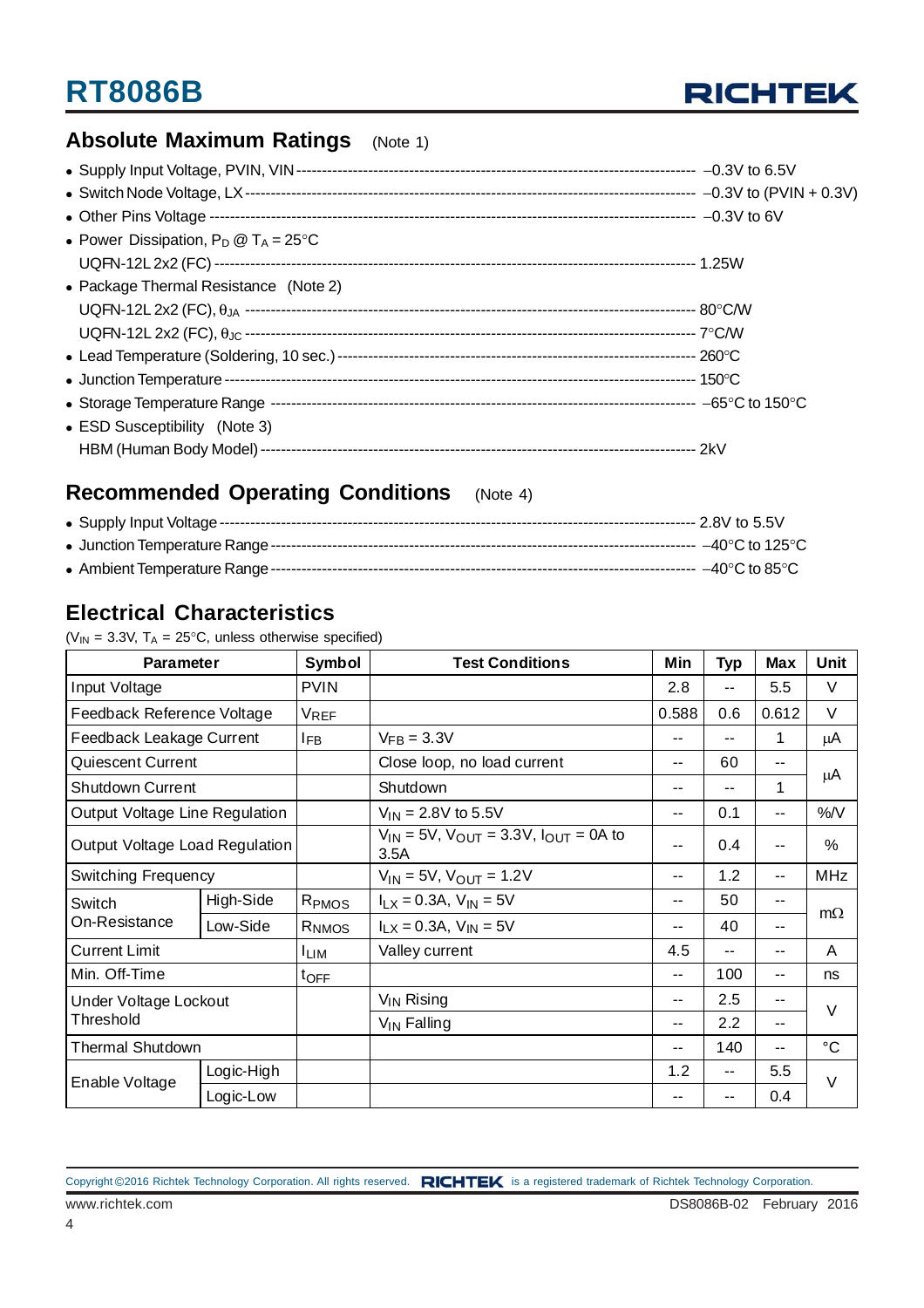## **RICHTEK**

## **RT8086B**

| <b>Parameter</b>                                 | <b>Symbol</b>      | <b>Test Conditions</b>             |                 | <b>Typ</b>     | <b>Max</b>    | <b>Unit</b> |
|--------------------------------------------------|--------------------|------------------------------------|-----------------|----------------|---------------|-------------|
|                                                  |                    | $V_{EN} = 2V$                      | --              | $\overline{2}$ | --            |             |
| <b>EN Input Current</b>                          |                    | $V_{EN} = 0V$                      | --              | 0              | --            | μA          |
| PGOOD Pin Trigger Delay                          |                    |                                    | --              | 90             | --            | μS          |
| <b>PGOOD Pin Threshold</b><br>(Relative to VOUT) |                    | FB with respect to the Regulation  | --              | ±10            | --            | $\%$        |
| PGOOD Open Drain<br>Impedance                    | R <sub>PGOOD</sub> | $PGOOD = PVIN$                     | --              | 500            | $\sim$ $\sim$ | $k\Omega$   |
| PGOOD On-Resistance<br>Impedance                 |                    | $PGOOD = Low$                      |                 | --             | 100           | Ω           |
| Soft-Start Time                                  | T <sub>ss</sub>    |                                    | --              | 2              | --            | ms          |
|                                                  | Том                | $V_{IN} = 5V$ , $V_{OUT} = 1.2V$   | 200<br>--<br>-- |                |               |             |
| On-Time                                          |                    | $V_{IN} = 3.6V$ , $V_{OUT} = 1.2V$ | --              | 277            | --            | ns          |

**Note 1.** Stresses beyond those listed "Absolute Maximum Ratings" may cause permanent damage to the device. These are stress ratings only, and functional operation of the device at these or any other conditions beyond those indicated in the operational sections of the specifications is not implied. Exposure to absolute maximum rating conditions may affect device reliability.

**Note 2.**  $\theta_{JA}$  is measured at  $T_A = 25^\circ \text{C}$  on a high effective thermal conductivity four-layer test board per JEDEC 51-7.

**Note 3.** Devices are ESD sensitive. Handling precaution is recommended.

**Note 4.** The device is not guaranteed to function outside its operating conditions.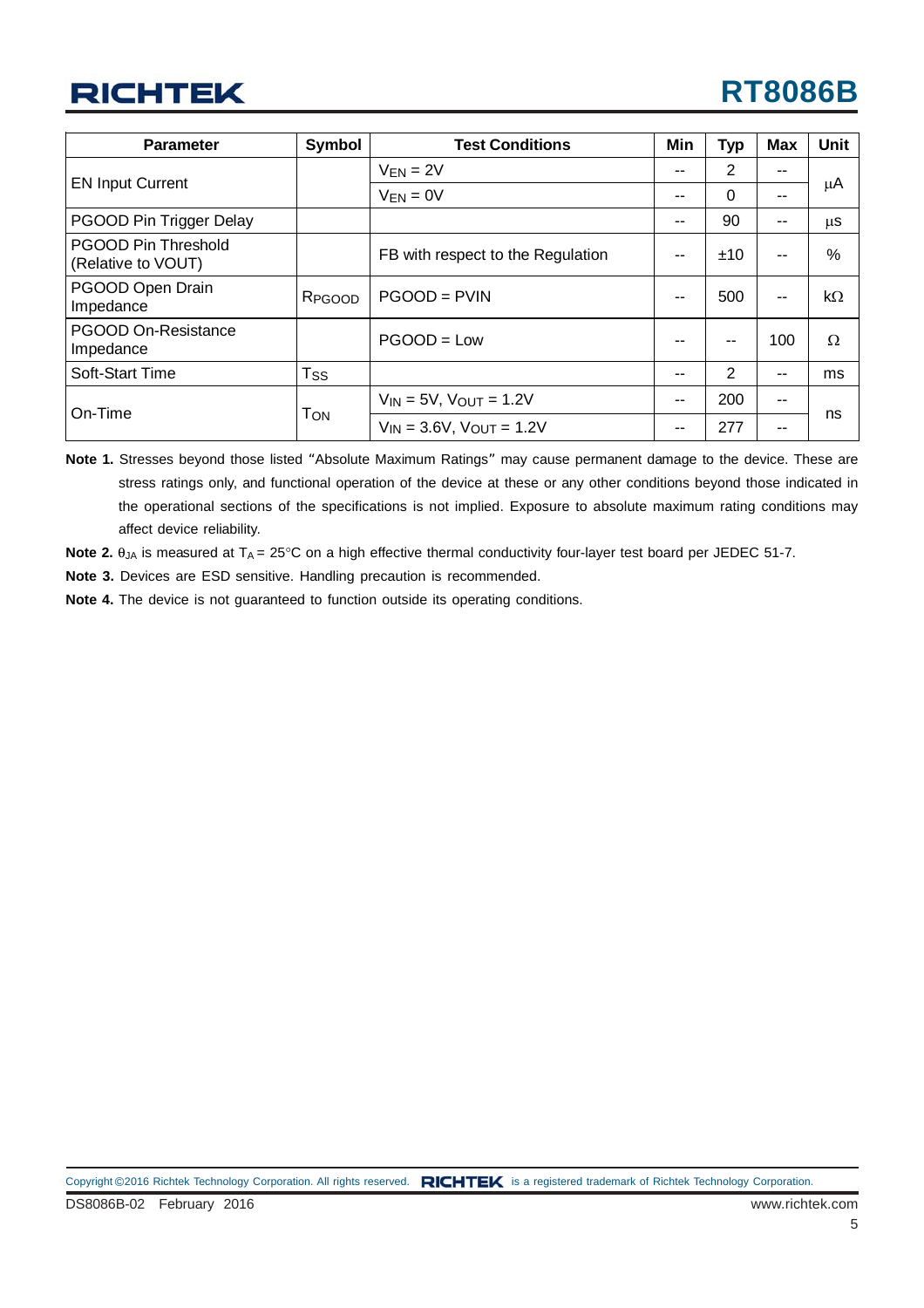

## **Typical Application Circuit**



\* : The feedforward capacitor C<sub>FF</sub> is optional for the optimization of transient response by increasing bandwidth and acceptable phase margin.

$$
C_{\text{FF}} = \frac{1}{2\pi f_{\text{CO}}} \sqrt{\frac{1}{R1} \left( \frac{1}{R1} + \frac{1}{R2} \right)}
$$

Where  $f_{CO}$  is the unity gain crossover frequency of the control loop without the external feedforward capacitor installed.

| $V_{OUT} (V)$ | $R1$ (k $\Omega$ ) | R2 (k) | L ( $\mu$ H) | $C_{OUT}(\mu F)$ |  |  |
|---------------|--------------------|--------|--------------|------------------|--|--|
| 1.2V          | 200                | 200    |              | 20               |  |  |
| 1.8V          | 200                | 100    |              | 20               |  |  |
| 2.5V          | 200                | 63.4   |              | 20               |  |  |
| 3.3V          | 200                | 44.2   |              | 20               |  |  |

**Table 1. Suggested Component Values**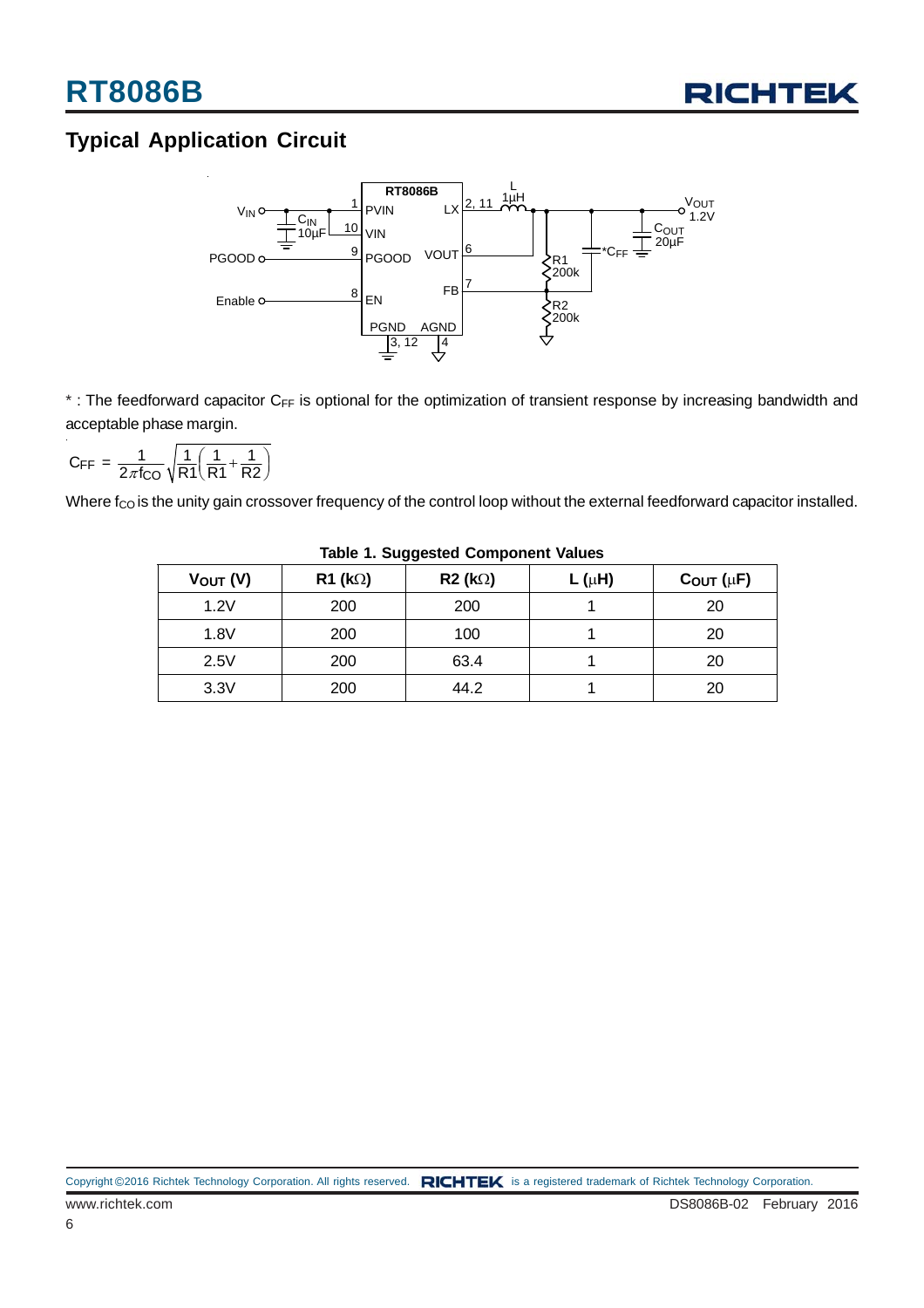## **Typical Operating Characteristics**



**Output Voltage vs. Temperature**











**Switching Frequency vs. Temperature**



Copyright ©2016 Richtek Technology Corporation. All rights reserved. RICHTEK is a registered trademark of Richtek Technology Corporation.

DS8086B-02 February 2016 www.richtek.com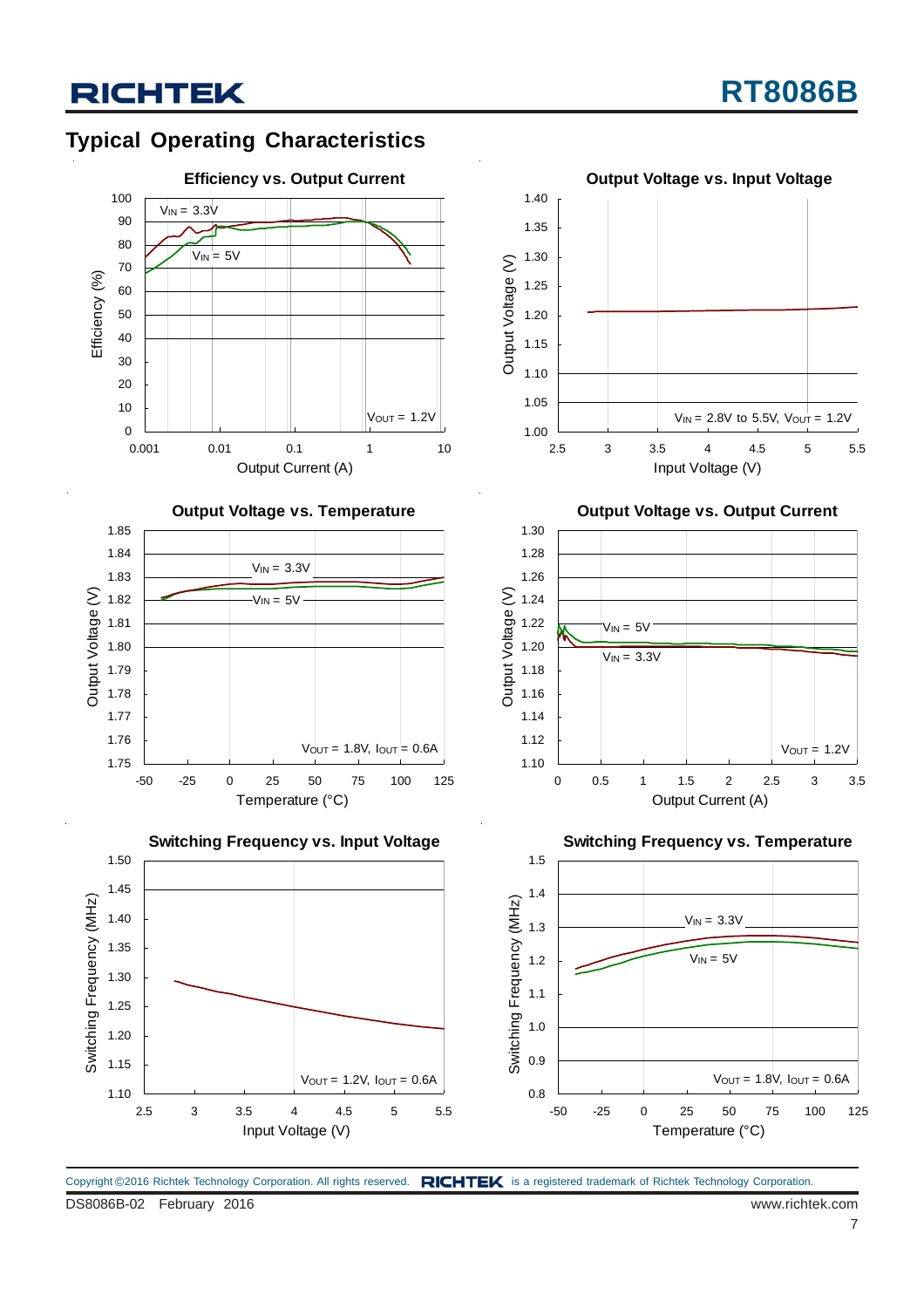## **RT8086B**

RICHTEK

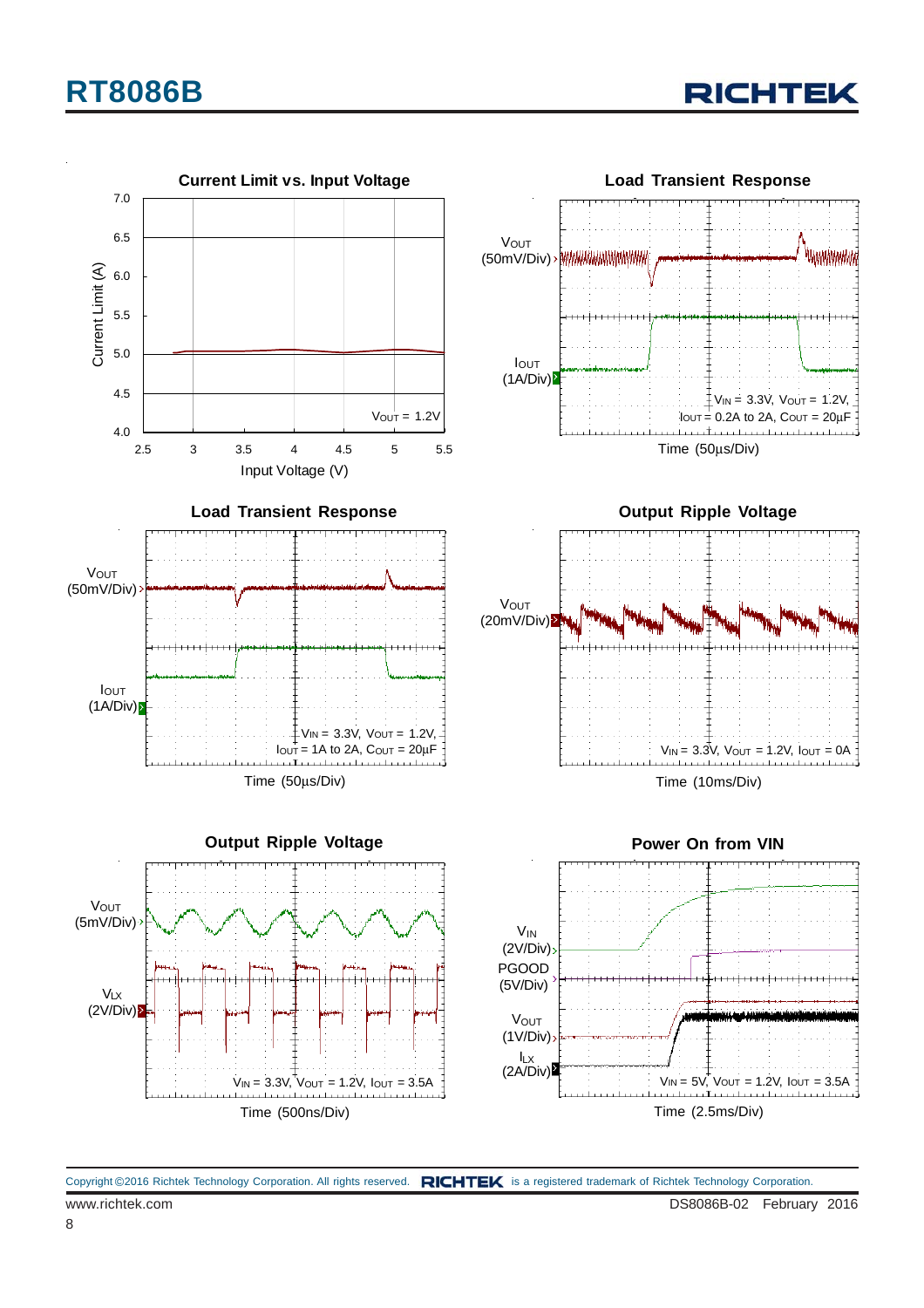## **RICHTEK**





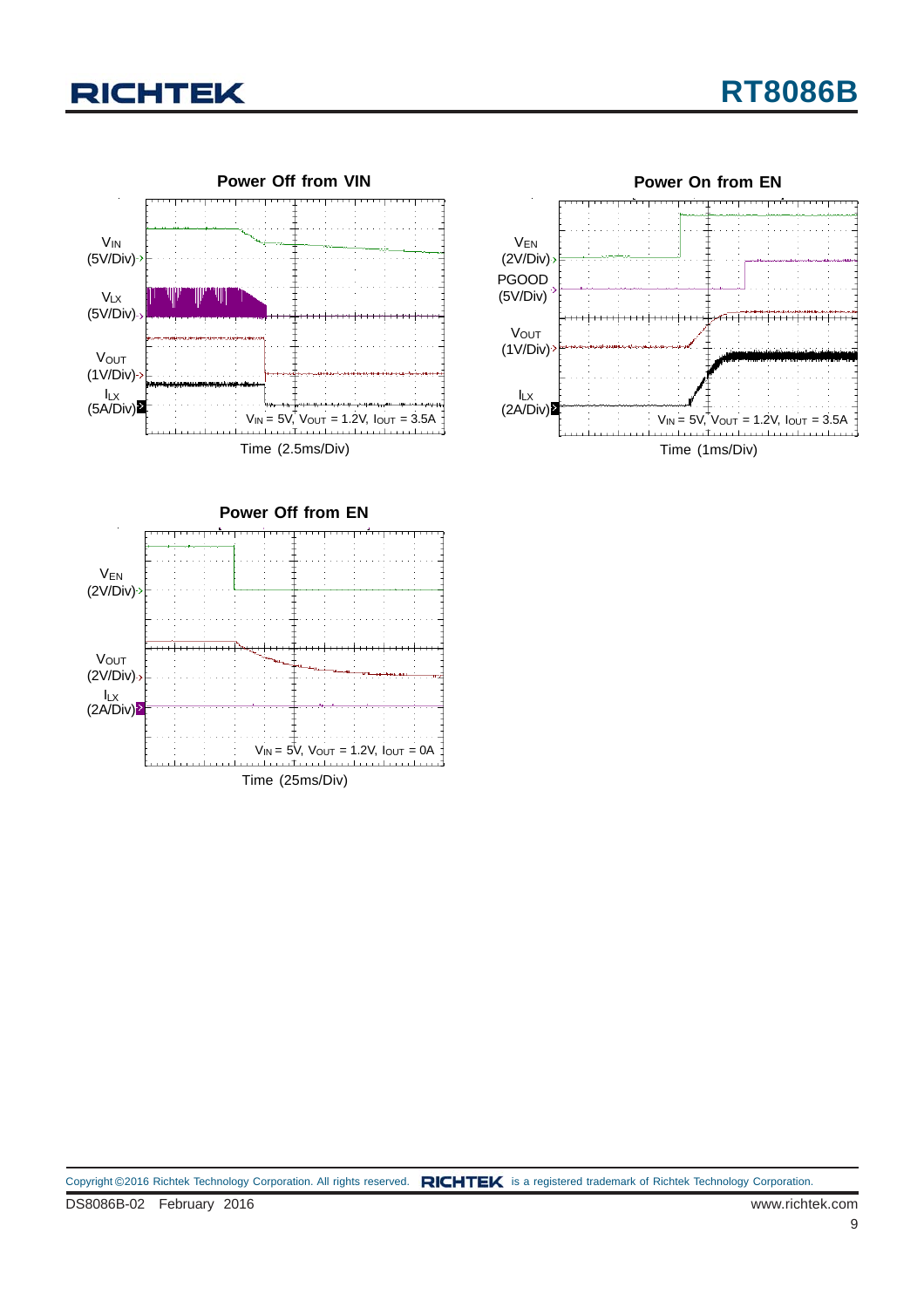## **Application Information**

The RT8086B is a single-phase step-down converter. It provides single feedback loop, current mode control with fast transient response. An internal 0.6V reference allows the output voltage to be precisely regulated for low output voltage applications. A fixed switching frequency (1.2MHz) oscillator and internal compensation are integrated to minimize external component count. Protection features include over current protection, under voltage protection and over temperature protection.

### **Output Voltage Setting**

Connect a resistive voltage divider at the FB between  $V_{OUT}$ and GND to adjust the output voltage. The output voltage is set according to the following equation :

$$
V_{OUT} = V_{REF} \times \left(1 + \frac{R1}{R2}\right)
$$

where  $V_{REF}$  is the feedback reference voltage 0.6V (typ.).



Figure 1. Setting  $V_{\text{OUT}}$  with a Voltage Divider

### **Chip Enable and Disable**

The EN pin allows for power sequencing between the controller bias voltage and another voltage rail. The RT8086B remains in shutdown if the EN pin is lower than 400mV. When the EN pin rises above the  $V_{FN}$  trip point, the RT8086B begins a new initialization and soft-start cycle.

#### **Internal Soft-Start**

The RT8086B provides an internal soft-start function to prevent large inrush current and output voltage overshoot when the converter starts up. The soft-start (SS) automatically begins once the chip is enabled. During softstart, the internal soft-start capacitor becomes charged and generates a linear ramping up voltage across the

capacitor. This voltage clamps the voltage at the FB pin, causing PWM pulse width to increase slowly and in turn reduce the input surge current. The internal 0.6V reference takes over the loop control once the internal ramping-up voltage becomes higher than 0.6V.

### **UVLO Protection**

The RT8086B has input Under Voltage Lockout protection (UVLO). If the input voltage exceeds the UVLO rising threshold voltage (2.5V typ.), the converter resets and prepares the PWM for operation. If the input voltage falls below the UVLO falling threshold voltage during normal operation, the device will stop switching. The UVLO rising and falling threshold voltage has a hysteresis to prevent noise-caused reset.

#### **Inductor Selection**

The switching frequency (on-time) and operating point (% ripple or LIR) determine the inductor value as shown below:

$$
L = \frac{V_{OUT} \times (V_{IN} - V_{OUT})}{f_{SW} \times LIR \times I_{LOAD(MAX)} \times V_{IN}}
$$

where LIR is the ratio of the peak-to-peak ripple current to the average inductor current.

Find a low loss inductor having the lowest possible DC resistance that fits in the allotted dimensions. The core must be large enough not to saturate at the peak inductor current  $(I_{\text{PEAK}})$  :

$$
I_{PEAK} = I_{LOAD(MAX)} + \left(\frac{LIR}{2} \times I_{LOAD(MAX)}\right)
$$

The calculation above serves as a general reference. To further improve transient response, the output inductor can be further reduced. This relation should be considered along with the selection of the output capacitor.

### **Input Capacitor Selection**

High quality ceramic input decoupling capacitor, such as X5R or X7R, with values greater than 10μF are recommended for the input capacitor. The X5R and X7R ceramic capacitors are usually selected for power regulator capacitors because the dielectric material has less capacitance variation and more temperature stability.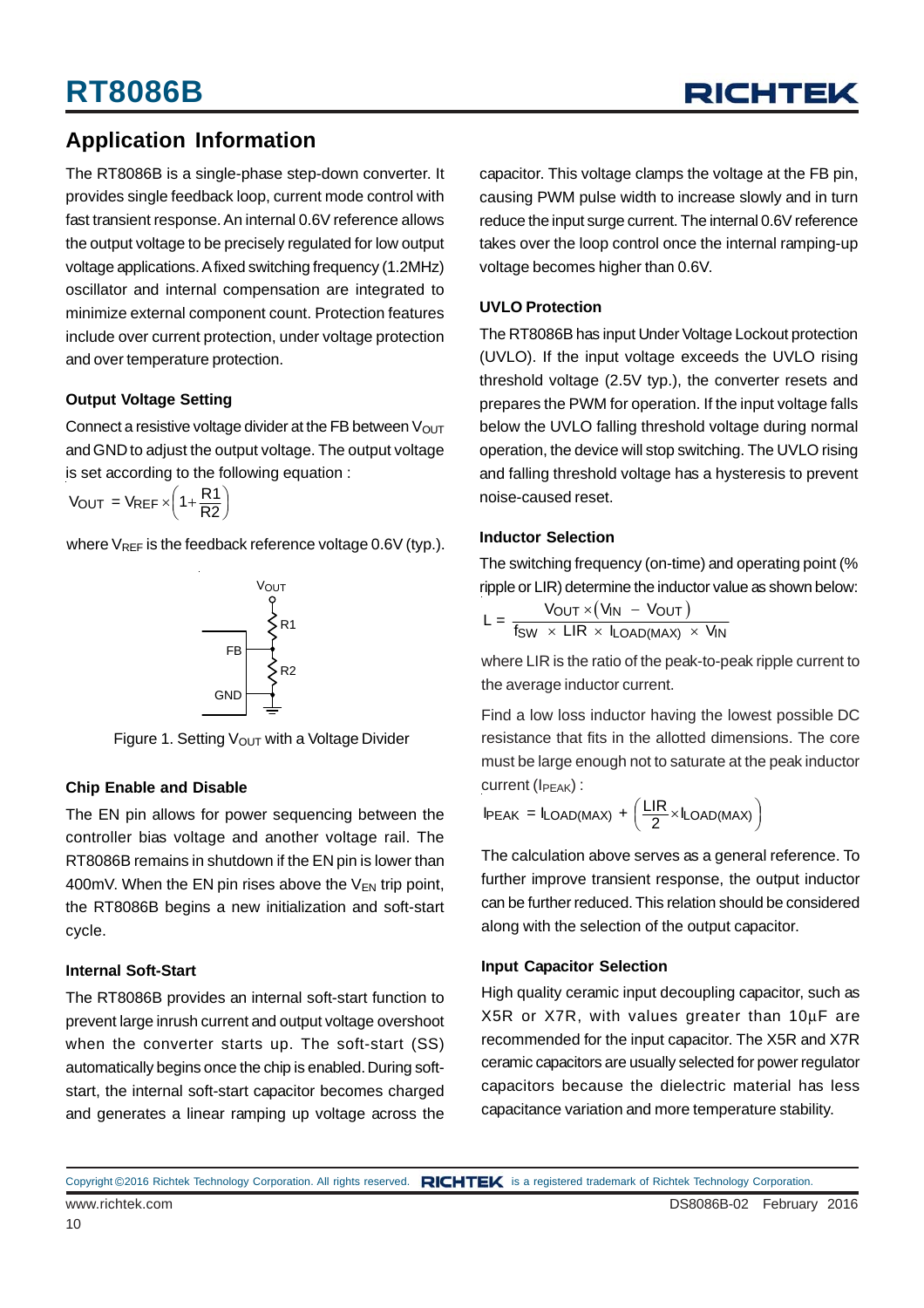## **RICHTEK**

Voltage rating and current rating are the key parameters when selecting an input capacitor. Generally, selecting an input capacitor with voltage rating 1.5 times greater than the maximum input voltage is a conservatively safe design.

The input capacitor is used to supply the input RMS current, which can be approximately calculated using the following equation :

$$
I_{IN\_RMS} = I_{LOAD} \times \sqrt{\frac{V_{OUT}}{V_{IN}} \times \left(1 - \frac{V_{OUT}}{V_{IN}}\right)}
$$

The next step is selecting a proper capacitor for RMS current rating. One good design uses more than one capacitor with low equivalent series resistance (ESR) in parallel to form a capacitor bank.

The input capacitance value determines the input ripple voltage of the regulator. The input voltage ripple can be approximately calculated using the following equation :

$$
\Delta V_{IN} = \frac{I_{OUT(MAX)}}{C_{IN} \times f_{SW}} \times \frac{V_{OUT}}{V_{IN}} \times \left(1 - \frac{V_{OUT}}{V_{IN}}\right)
$$

#### **Output Capacitor Selection**

The output capacitor and the inductor form a low pass filter in the Buck topology. In steady state condition, the ripple current flowing into/out of the capacitor results in ripple voltage. The output voltage ripple  $(V_{P-P})$  can be calculated by the following equation :

$$
V_{P\_P} = LIR \times I_{LOAD(MAX)} \times \left( ESR + \frac{1}{8 \times C_{OUT} \times f_{SW}} \right)
$$

When load transient occurs, the output capacitor supplies the load current before the controller can respond. Therefore, the ESR will dominate the output voltage sag during load transient. The output voltage undershoot  $(V<sub>SAG</sub>)$ can be calculated by the following equation :

 $V_{SAG} = \Delta I_{LOAD} \times ESR$ 

For a given output voltage sag specification, the ESR value can be determined.

Another parameter that has influence on the output voltage sag is the equivalent series inductance (ESL). The rapid change in load current results in di/dt during transient. Therefore, the ESL contributes to part of the voltage sag. Using a capacitor with low ESL can obtain better transient performance. Generally, using several capacitors connected in parallel can have better transient performance than using a single capacitor for the same total ESR.

#### **Thermal Considerations**

For continuous operation, do not exceed absolute maximum junction temperature. The maximum power dissipation depends on the thermal resistance of the IC package, PCB layout, rate of surrounding airflow, and difference between junction and ambient temperature. The maximum power dissipation can be calculated by the following formula :

 $P_{D(MAX)} = (T_{J(MAX)} - T_A)/\theta_{JA}$ 

where  $T_{J(MAX)}$  is the maximum junction temperature,  $T_A$  is the ambient temperature, and  $\theta_{JA}$  is the junction to ambient thermal resistance.

For recommended operating condition specifications, the maximum junction temperature is 125°C. The junction to ambient thermal resistance,  $\theta_{\text{JA}}$ , is layout dependent. For UQFN-12L 2x2(FC) package, the thermal resistance,  $\theta_{JA}$ , is 80°C/W on a standard JEDEC 51-7 four-layer thermal test board. The maximum power dissipation at  $T_A = 25^{\circ}C$ can be calculated by the following formula :

 $P_{D(MAX)} = (125^{\circ}C - 25^{\circ}C) / (80^{\circ}C/W) = 1.25W$  for UQFN-12L 2x2 (FC) package

The maximum power dissipation depends on the operating ambient temperature for fixed  $T_{J(MAX)}$  and thermal resistance,  $\theta_{JA}$ . The derating curve in Figure 2 allows the designer to see the effect of rising ambient temperature on the maximum power dissipation.



Figure 2. Derating Curve of Maximum Power Dissipation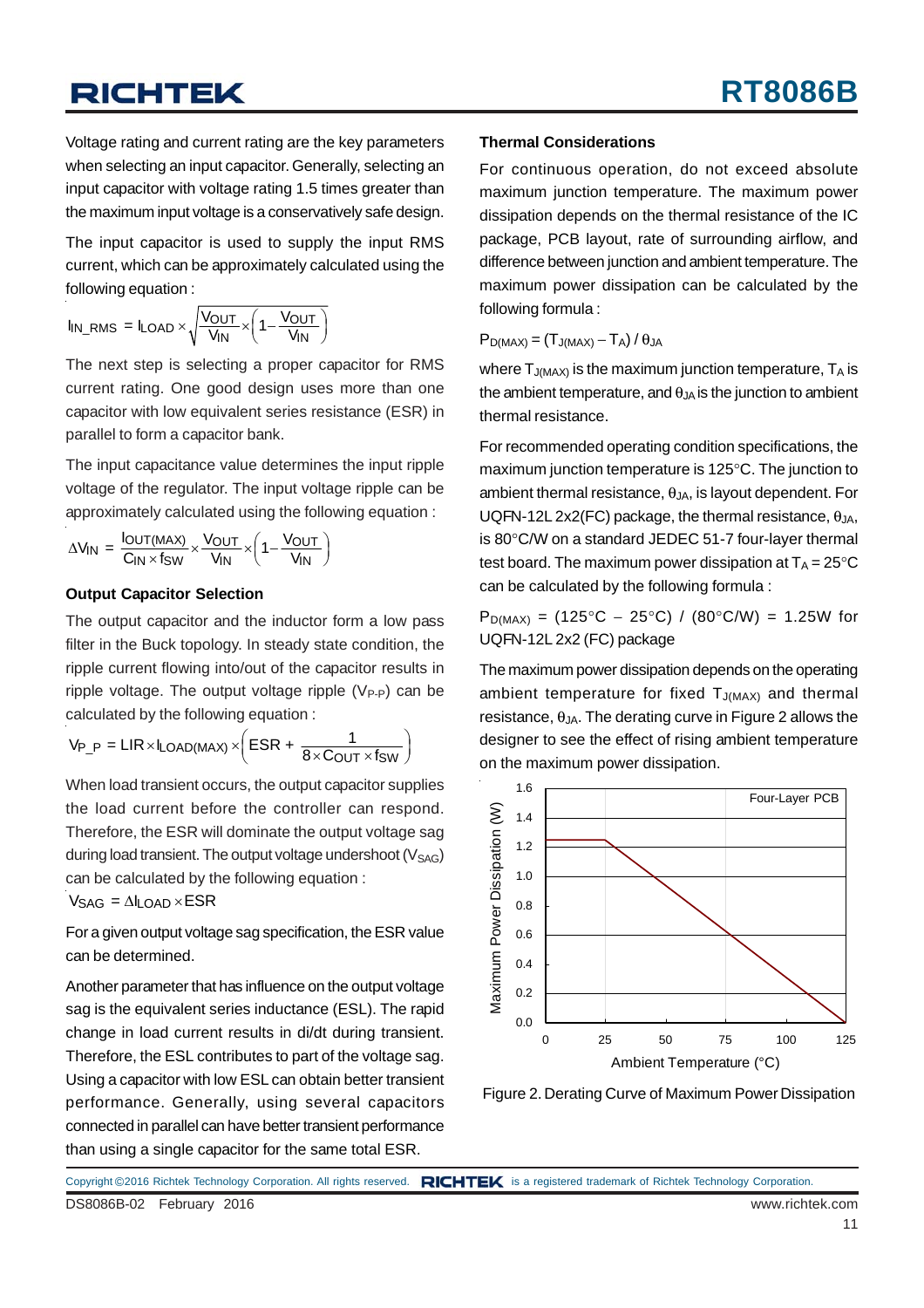## **RT8086B**



#### **Layout Considerations**

Layout is very important in high frequency switching converter design. The PCB can radiate excessive noise and contribute to converter instability with improper layout. Certain points must be considered before starting a layout using the RT8086B.

- $\triangleright$  Make the traces of the main current paths as short and wide as possible.
- $\triangleright$  Put the input capacitor as close as possible to the device pins  $(V_{IN})$  and GND).
- LX node encounters high frequency voltage swings so it should be kept in a small area. Keep sensitive components away from the LX node to prevent stray capacitive noise pick-up.
- Ensure all feedback network connections are short and direct. Place the feedback network as close to the chip as possible.
- ▶ The GND pin and Exposed Pad should be connected to a strong ground plane for heat sinking and noise protection.
- An example of PCB layout guide is shown in Figure 3 for reference.